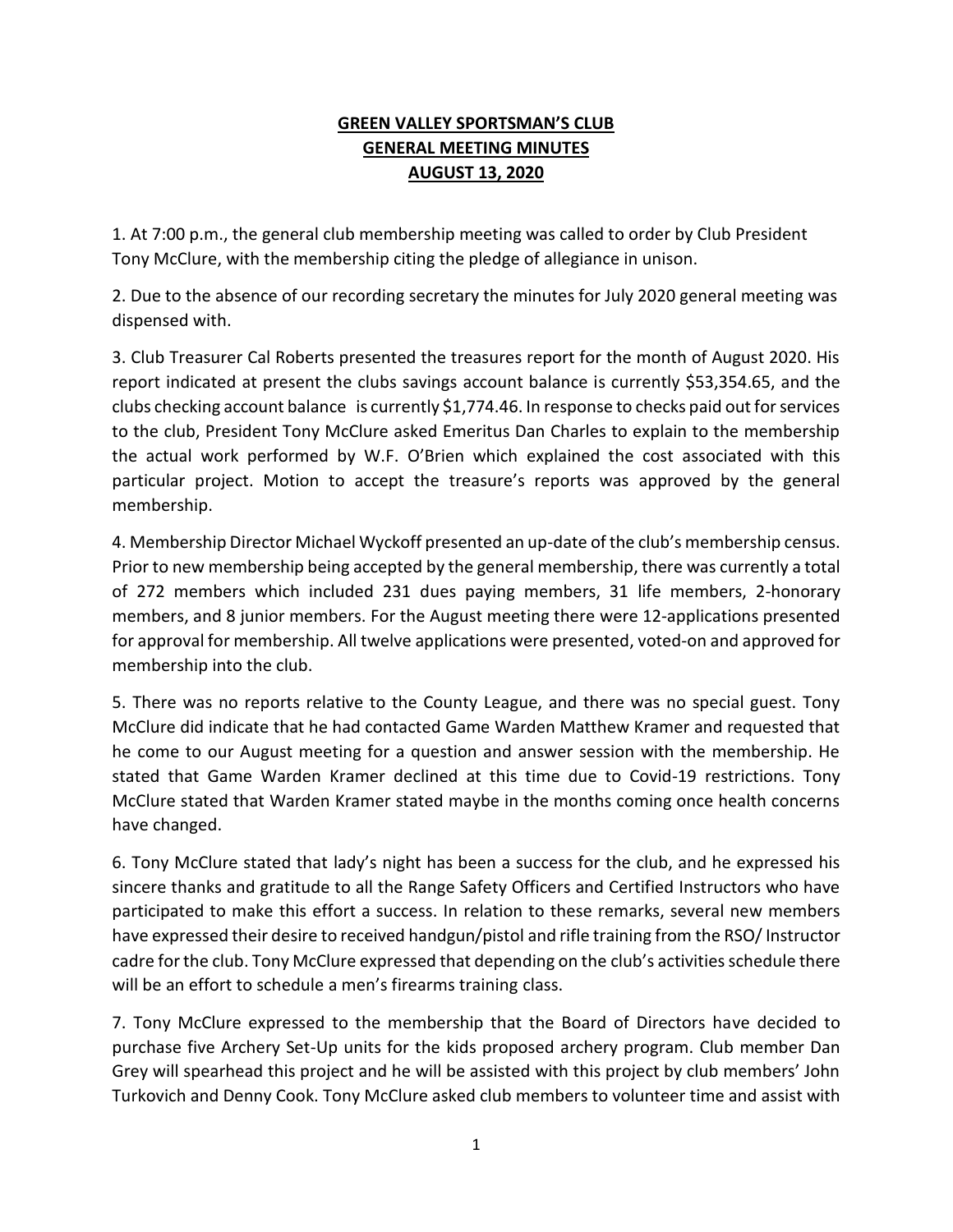this effort. This project is scheduled to kick-off for January of 2021. Furthermore, Emeritus Dan Charles stated that efforts are being made to schedule a date and time to clear the area in and around the archery building to make a parking area in proximity to the building. Emeritus Charles also informed the membership that a pot-belly stove will be removed from the archery building and put-up for sale. Anyone with interest should see him.

8. Emeritus Dan Charles reported that the Board of Directors have voted to have the Food & Drink machine put-up for sale and removed from the club. He stated the candy goods are not moving fast enough to the point of going stale. A potential buyer has been identified and discussions for the purchase are in progress.

9. Emeritus Charles expressed to club members that a Red-Up projected is on the agenda for the interior of the club building. This is to get the club house ready for the annual Christmas Party. This will include painting the floors and walls along with a thorough washing and polishing the woodwork. Club members are asked to put on your work clothes and help once this project is scheduled.

10. Emeritus Charles has scheduled the monthly routine workday for this coming Saturday to begin at 9:00 a.m. The primary project for the day will be to Shore-Up the wooden bridge leading to the Trap Range. Please wear your water waiter boots.

11. President Tony McClure discussed the general email sent out on August 7, 2020, to the membership concerning the cable lines put in place by Securitas Plant Security Personnel on the pistol and 100-yard rifle range. He stated the cable lines is for their use only to conduct the required moving target training applications for job specific responsibilities. After the email went out someone did in fact go on the pistol range and shoot the cable line in half. The cable lines are the property of Securitas Operations. Any member caught destroying any property on club grounds will automatically have their membership revoked unequivocally by the Board of Directors. **Members please help police the range!**

12. Tony McClure discussed the Deer Season/Deer Hunting Memo emailed to the general membership on August 10, 2020. Club members have suggested in addition to signing the log book, members hunting on the property also document what areas on the property you will conducting your hunting activities. This is an added safety measure just in case your family inquire that they have not heard you for a period of time, and depending on the lateness of the hour you have failed to sign-out on the log book. It will help assist in any search and rescue mission if required or should a medical emergency occur as well. Club member Joy Patz request that an addendum to this issue be added to the memo.

13. Tony McClure that the Board of Directors have approved to purchase a new computer that is dedicated for use at the club's meeting room only, and housed inside the club building under lock and key. The purpose is to have the technology to provide classroom PowerPoint presentations and internet training videos during scheduled training activities.